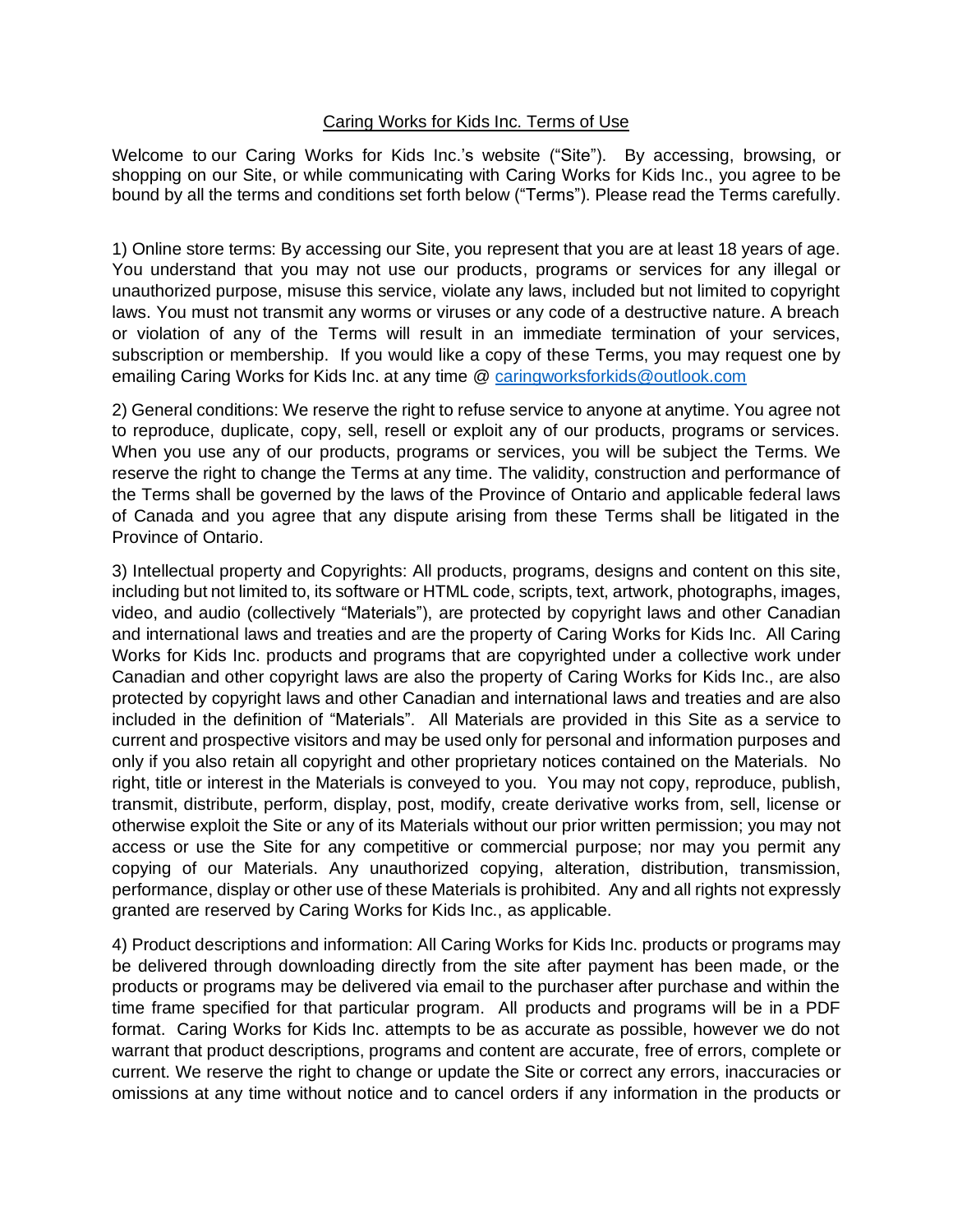programs is inaccurate. We ensure only that the product or program will be delivered to you. If issues arise when trying to deliver a product to you, we will do all we can to correct the issue. If for some unforeseen reason we cannot deliver the product to you within 30 days we will offer a full refund to our client for that particular product. Caring Works for Kids Inc. has no other responsibility than to deliver the product or program to you after confirmation of receipt of payment in full and according to the information you provided during the purchase process. Once the product or program has been delivered, Caring Works for Kids Inc., has no further responsibility to you.

5) Email, contact and communication: By agreeing to our Terms, you give your consent to receive any electronic messages/ emails from Caring Works for Kids Inc. and for your email address to be used for communication with Caring Works for Kids Inc. The email that you provide to Caring Works for Kids Inc. is the email we will communicate with you through and in some cases, deliver purchased products and programs through. As well, Caring Works for Kids Inc. Terms will apply to all communication between you and Caring Works for Kids Inc. including chat on the site, through email or by phone.

6) Payment terms and billing: By placing an order with us, you are offering to purchase a product or program, are of legal age to form a binding contract, and represent that all information you provided to us in connection with your order is true and accurate. The receipt by you of an order confirmation does not constitute our acceptance of an order. We retain the right to refuse any order request made by you. We reserve the right at any time after receipt of your order to accept, modify or decline your order, or any portion thereof, even after your receipt of an order confirmation from us, for any reason whatsoever. We reserve the right to limit the number of items ordered and to refuse service to you without prior notification. If payment has already been made or if your account has already been charged for the purchase and the order is cancelled, we will credit your account in the amount of the payment. Full payment must be made by you to Caring Works for Kids Inc. in order to download or deliver a product or program to you. Payment can be made through PayPal or Stripe. Caring Works for Kids Inc. is not responsible for any payment issues, nor do we take care of any payments. Caring Works for Kids Inc. use PayPal and Stripe as our third-party payment provider as a service for our customers. If any payment issues arise, you are to contact either PayPal or Stripe (whichever provider was used for payment) for assistance and not Caring Works for Kids Inc. You agree to provide current, complete, and accurate purchase and account information for all purchases made through our store to such providers in order to complete a purchase. You agree to promptly update any of your information so that we can complete your transactions and contact you as needed. For terms of use, conditions and privacy and security information set forth by these payment providers, please contact them for more information. Their conditions can be found on their websites.

7) Data protection disclaimer, privacy policy and security: Any personal data that is collected and stored for you on our Site will not be shared with any outside party other than the financial institution you choose to use for payment. We do our best to keep things secure and will protect your information, but we are not responsible for any payment securities, as these are through a third-party provider, and we cannot control issues that might arise through our website service provider. Our website service provider is WIX. To learn more about their privacy policies and disclaimers please visit their website or contact them directly.

8) Shipping time frames, return and cancellation policy: All sales are final once a product or program has been downloaded or emailed to you; there are no returns or cancellations. If a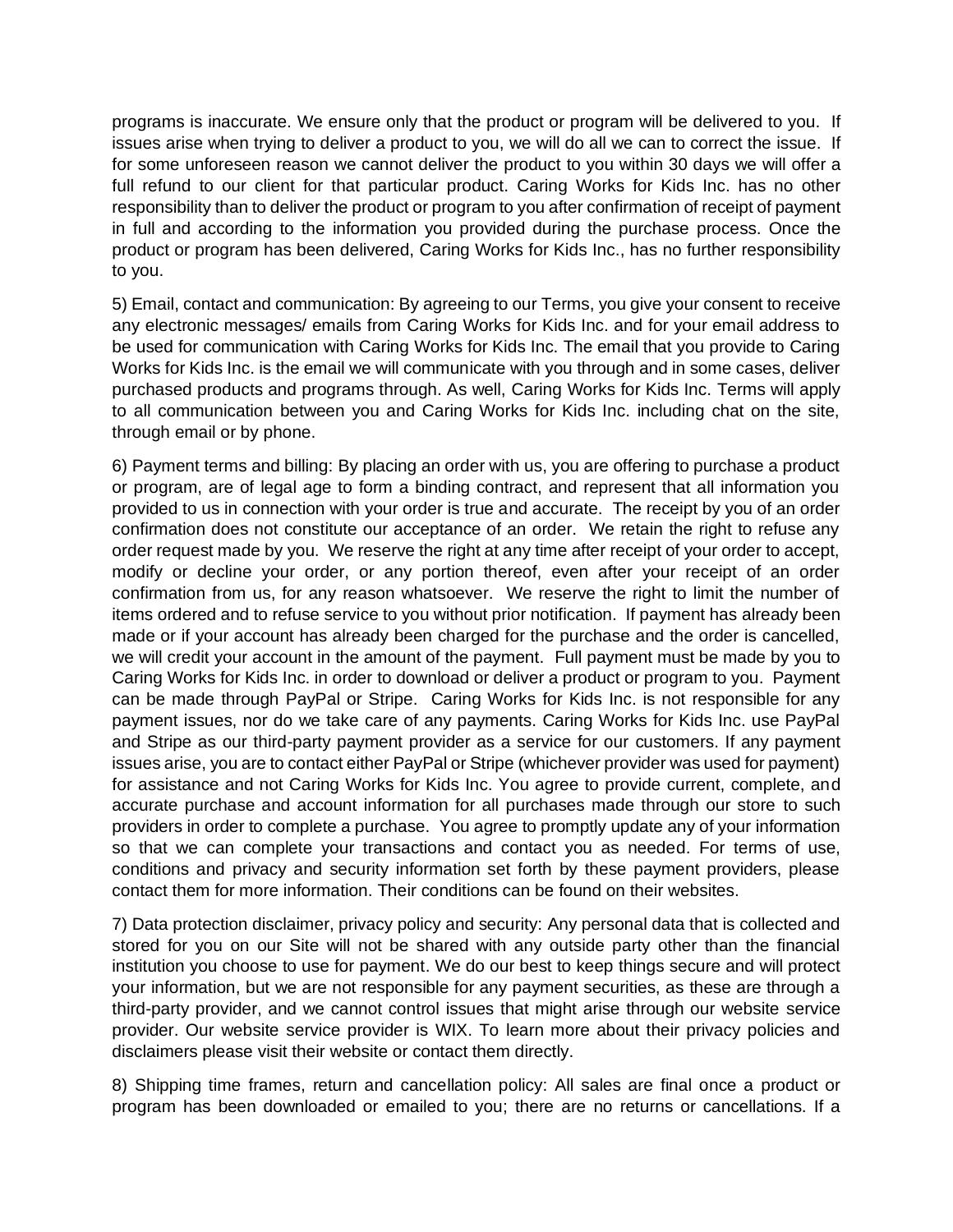product or program does not properly download or you do not receive the email with the product or program attached, Caring Works for Kids Inc. will work with you to resolve the issue so that your product or program is delivered to you. We have a no return policy once a product or program has been purchased. Unforeseen circumstances may cause late delivery. We do not guarantee, represent or warrant that your use of our service will be uninterrupted, timely or secure or error free. All products and programs will be delivered via email or through download from our site; no products or programs will be mailed to you via regular mail. Any literary works purchased outside of this Site will be delivered in the format and by the time frame that is specified by that particular website. Caring Works for Kids Inc. is not responsible for any product or program purchased or delivered outside of this Site.

9) Liabilities waiver: Caring Works for Kids Inc. program designers are not physicians, councillors, therapists or mental health workers. Their goal is to work with educators and families to help children build self esteem. Caring Works for Kids Inc. asks that prior to using its products or programs, parents first speak with their physician about the affect, if any, of our products or programs on., or if they have concerns about, their child's mental health. Some content in our products and programs may result in sensitive discussions for children and may even cause upset. Please act with caution and read all the product and program material prior to using it to work with children. Caring Works for Kids Inc. is not responsible or liable for any loss, personal injury, damage or expense that a customer or anyone using, or participating on the use of, the programs or products may suffer. Once a program or product is purchased, it is no longer our responsibly. Caring Works for Kids Inc. products and programs may not be suitable for children dealing with severe; anxiety, depression, or other mental illnesses, disorders or stresses.

10) Subscriptions, membership and support: Subscribing to Caring Works for Kids Inc. will include a monthly email newsletter from Caring Works for Kids Inc. along with any updates on products and programs, new programs and products, features and promotions. Members of Caring Works for Kids Inc. may purchase products and programs from Caring Works for Kids Inc. They also have the option of subscribing to Caring Works for Kids Inc. If you have questions or comments about our programs or products, or would like to give a testimonial, please email Caring Works for Kids Inc. @ [caringworksforkids@outlook.com](mailto:caringworksforkids@outlook.com)

11) External links, third-party sites and WIX terms: Caring Works for Kids Inc. may suggest literary works from different authors and provide information and third-party site information to direct our customers to these literary works. Caring Works for Kids Inc. are not responsible for any transactions outside of our site. Customers will be subject to the third-party site rules, regulations and guidelines which that website has. Caring Works for Kids Inc. does not control, endorse, or guarantee content found in such sites. You agree that Caring Works for Kids Inc. is not responsible for any content, associated links, resources, or services associated with a third-party site and will not be liable for any loss or damage of any sort associated with use of any third-party content. Links and access to these sites are provided for your convenience only. Caring Works for Kids Inc.'s web provider is WIX.com. Customers using our site will need to adhere to the rules and regulations of WIX.com when using our site. For more information on our provider, please visit Wix.com. Literary works written by Tina Woodward Hurley (Caring Works for Kids Inc. owner) are affiliated with Caring Works for Kids Inc. When books written by Tina are purchased through a third-party site, Caring Works for Kids Inc. does make a profit from this. We do however ask that you contact such third-party sites, and not Caring Works for Kids Inc., if there are any issues with your purchase through these sites.